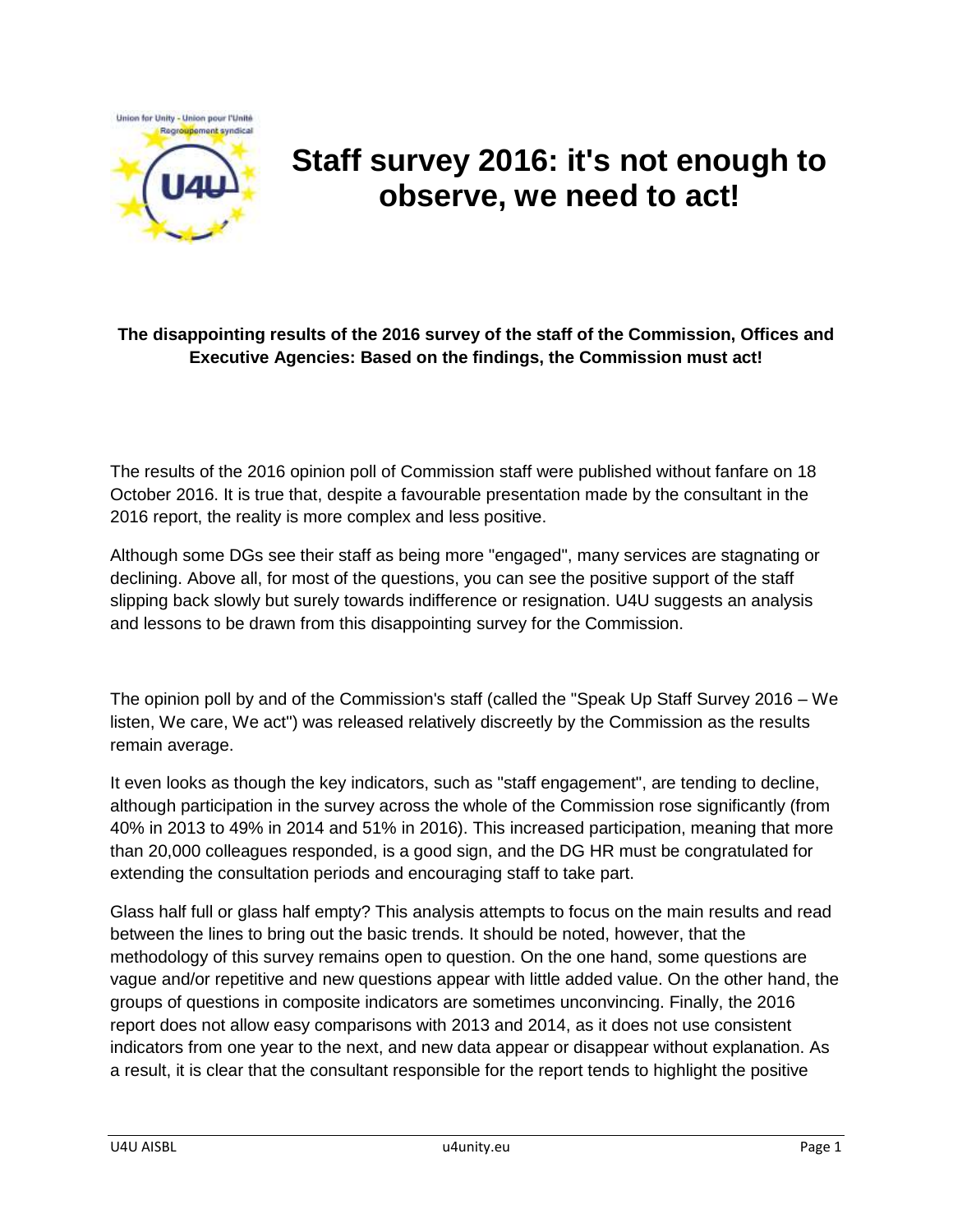elements of the consultation and shelve those aspects that are less positive for the Commission, which unfortunately means that the report loses its position of impartiality.

# **1) Staff engagement levels: situations vary according to the DG/Office/Executive Agency**

The staff engagement level is a composite indicator composed of the combined answers to 7 questions. The results show a worrying fall in staff engagement from 70.8% in 2013 to 65.4% in 2014 and 64.3% in 2016: a loss of 7 percentage points in 3 years, although it was particularly severe between 2013 and 2014 and less so over the last two years.

If we look at the 7 indicator questions, we can see that the question with the highest score (84%) is the one concerning the clarity of objectives (Q: "I have a good understanding of what is expected of me at work"), while the question with the lowest score (40%) is the one relating to professional development by the management hierarchy (Q: "my line manager helps me identify my training and career needs"). We can see here something that will appear throughout the survey: an implicit – and sometimes strong – criticism of management, not only at head of unit level, but also at director and director-general level.

Clearly, the top ten among the DGs commands attention. Apart from the classic case of the EPSC, composed of a few select temporary agents hardly likely to be critical of the system (and thus confirming the results of the ex-BEPA in 2013 and 2014), the DGs with the most engaged staff are: 1) SRD-MOVE-ENER (75%), 2) SCIC (74%), 3) FISMA (73%). At the other end of the scale, the worst is 1) the Consumers, Health, Agriculture and Food Executive Agency in Luxembourg (CHAFEA) with 55%, 2) OLAF (56%), followed by 3) NEAR and DEVCO (58%) and 4) PMO, OIL and ENER (59%).

Also noteworthy are the substantial decreases at JUST (from 71% to 62% between 2014 and 2016), MARE (from 73% to 67%), ENV (from 71% to 66%), ECHO (from 68% to 61%), OIB (from 65% to 60%), and NEAR (ex ELARG, from 66% to 58%).

On the other hand, we should note among the positive results the small SRD-MOVE-ENER service (from 65% to 75% between 2014 and 2016), OP (from 62% to 69%), HR (from 65% to 68%), REGIO (from 66% to 69%), REA (from 64% to 67%), EAC (from 60% to 64%) and INEA (from 63% to 68%).

Also evident are the continued poor scores among the Offices and the large DGs such as RTD, CNECT and DEVCO.

Looking at these results, it therefore seems clear that nothing is a foregone conclusion here, and that the right policies can have a positive impact on the engagement of the Commission's staff.

Finally, the report highlights two other interesting pieces of information. Firstly, and unsurprisingly, it notes that engagement falls over the years: newcomers are more enthusiastic than their more senior colleagues. However, it also quite rightly notes that "the Commission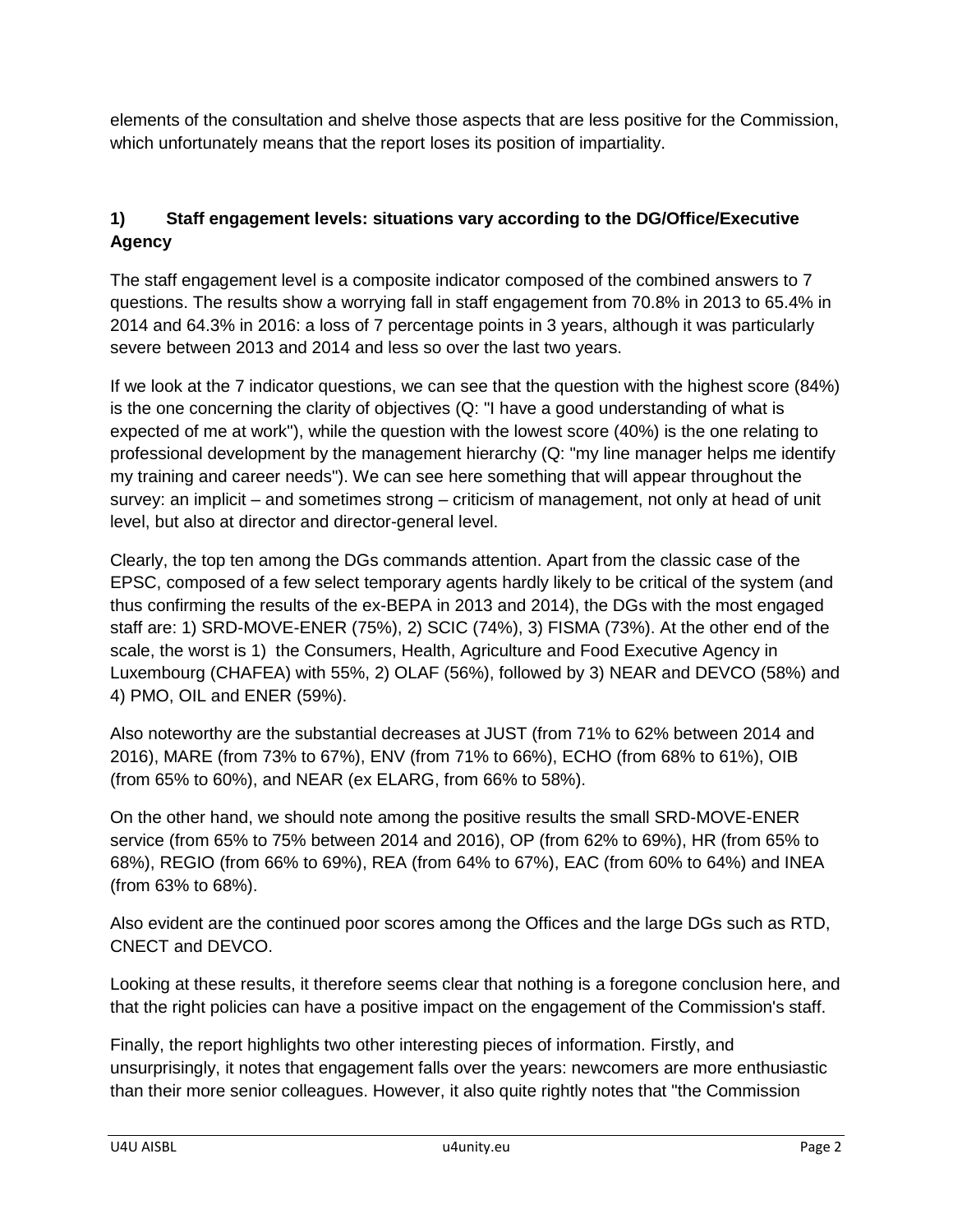must ask itself about the "split" that occurs after a few years in the job, when engagement falls significantly" (page 15). Secondly, the report notes that, while the engagement of officials is about average (around 65%), that of contract agents is only 61%: an obvious problem in view of the fact that the freeze on the number of permanent posts is long term and the increased use of contract agents also risks being long term.

## **2) Drop in satisfaction, uncertainty about the future and low legitimacy of the management chain**

The report also ponders the "factors" of engagement and analyses three main groups of composite factors: the management chain (which influences 48% of engagement), individual responsibilities (20%) and working in teams (15%, the rest representing 17% for 4 different factors). It is therefore clear that the management factor accounts for almost half of staff engagement: however, the report observes a certain weakness in this area, noting the inadequate support by management in motivating staff and developing their skills.

With regard to the Commission as a place of work, the report is fairly positive, noting for example that 75% of those consulted "take pride in their work" (compared to 80% three years ago). However, to questions concerning the efficient allocation of resources, support is more lukewarm: only 28% of those consulted believe that "human resources match the amount of work to be done" and 49% do not agree with this statement. The open comments lead one to think that the quality and involvement of the management in the human resources policy are far from optimal.

Interestingly, some of the questions on well-being at work have scores that are more positive in 2016 than they were in 2014 (although less than in 2013). Nevertheless, some profound changes are appearing. While the total percentage of those who are generally in agreement with the statement "there is a pleasant atmosphere at work" remains stable (from 75% in 2013 to 72% in 2016), there is a significant fall in those who agree (from 49% to 37% between 2013 and 2016) and a corresponding increase in those who "slightly agree" (from 26% to 35%). In other words, in three years around 10% of those surveyed are less convinced of the "pleasant" nature of the Commission as a place of work. This trend is very clear in all the questions asked. Accordingly, for the statement "I have a good balance between my working life and my private life", those who agree fell from 40% to 28%, those who "slightly agree" rose from 26 to 29% and those who disagree or barely agree rose from 23% to 27%. The basis of agreement on the Commission as a pleasant place of work is crumbling slowly but surely. This is also clear from the crucial question "I feel that the Commission cares about my well-being", for which favourable responses ("agree" and "slightly agree") fell from 49% to 35% between 2013 and 2016, while the unfavourable responses ("disagree", "barely agree") rose from 30% to 38%.

As regards the assessment of those consulted about their own work, "the satisfaction with job content and tasks" remains at quite low levels. Only 24% of those surveyed "agree" with this statement, while 51% only "slightly agree". Although only 11% of those consulted disagree or barely agree with this statement, the fact remains that satisfaction with work at the Commission remains limited. As with the previous area, the erosion of positive support is substantial: to each question on the quality of personal work, the fall in the number of those who agree is around 10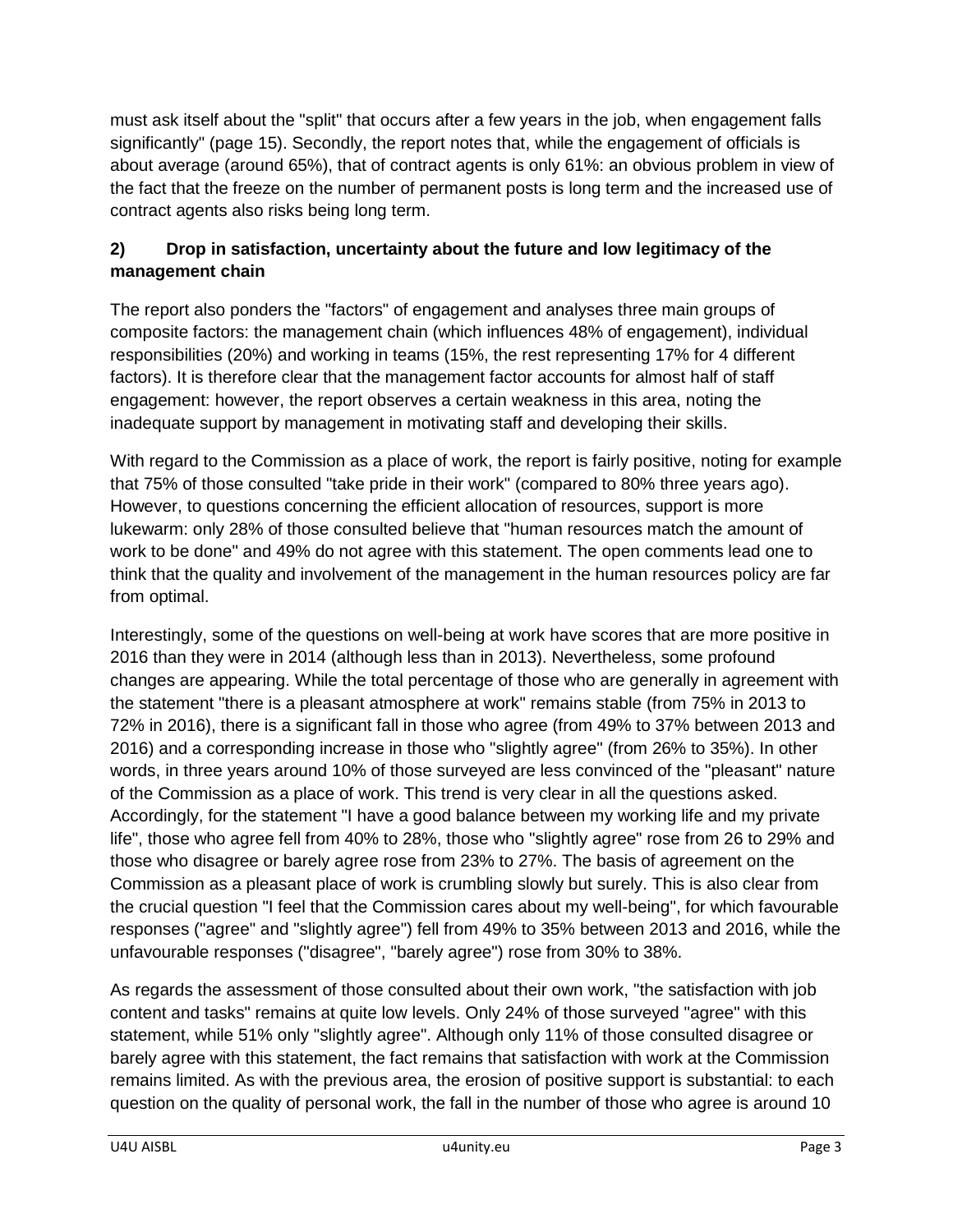percentage points between 2013 and 2016, while the number of those who "slightly agree" increases proportionally. This trend of a decrease in engagement is visible for each of the panel's questions. For example, to the statement "I feel that my opinion is valued", only 61% responded favourably in 2016 ("agree" and "slightly agree") against 73% in 2013 but, above all, the number of people who "agree" fell from 44% to 30% while those who "disagree" or "barely agree" rose from 14% to 21%. Even more notable is the mistrust regarding a management setup that does not encourage professional development, either because there is too much work and no time for training, or because management is not competent or interested in this area.

What about the impression of the Commission's staff regarding their future? The report notes soberly that "this is an area with very low scores – most of the Commission's staff do not feel optimistic about their professional future". The report includes the biggest drop in the scores: "I feel I am able to manage my career choices and decide on my own career development" (- 9 percentage points) (page 58). However, although the officials are again more positive in this area, it is the contract agents, especially GF IV, who remain the most pessimistic. This is a clear message to the Commission: the fact that most contract agents are on fixed-term contracts does not mean there is no need to give them hope of a career and/or professional development. Unfortunately, the present negotiations on contract agents with fixed-term contracts largely ignore this reality.

The thirteen questions on the management hierarchy at head-of-unit level give an image of stability between 2013 and 2016. In broad terms, the heads of unit receive around 50% to 60% positive support from their staff, according to the questions, albeit with around 22% to 37% who "agree", while 28% to 33% "slightly agree". The fact that the legitimacy of the heads of unit seems rather fragile poses a major problem for the Commission. From this perspective, the latest GIDs on heads of unit do not call into question the lead position of the Director General in the appointment of heads of unit, a position that often leads to questionable appointments, as they are made exclusively on the basis of political and/or personal considerations and not at all based on the ability to manage staff: hence the pattern of assistants to directors-general or cabinet members becoming heads of unit despite having no experience of staff management, something that remains a matter of considerable concern among the staff.

Staff opinions on senior management vary little, but once again remain lukewarm. Half of those surveyed believe that senior management give clear guidelines, while a quarter remain convinced of the opposite, and another quarter are indifferent. One-third of staff disagrees with the statements "senior management shows that listening to staff is important" and "senior management practices communication in both directions". In most of the questions, more or less 40% of the staff support senior management, with a movement between 2013 and 2016 away from those who "agree" towards those who only "slightly agree".

Finally, the response to the last question shows that 26% of the staff surveyed were "very satisfied to work at the Commission", while 43% were "satisfied to work at the Commission", i.e. a total of 69%. Certainly a positive image, but certainly not the very positive image that an exemplary administration that inspires its staff would like to convey.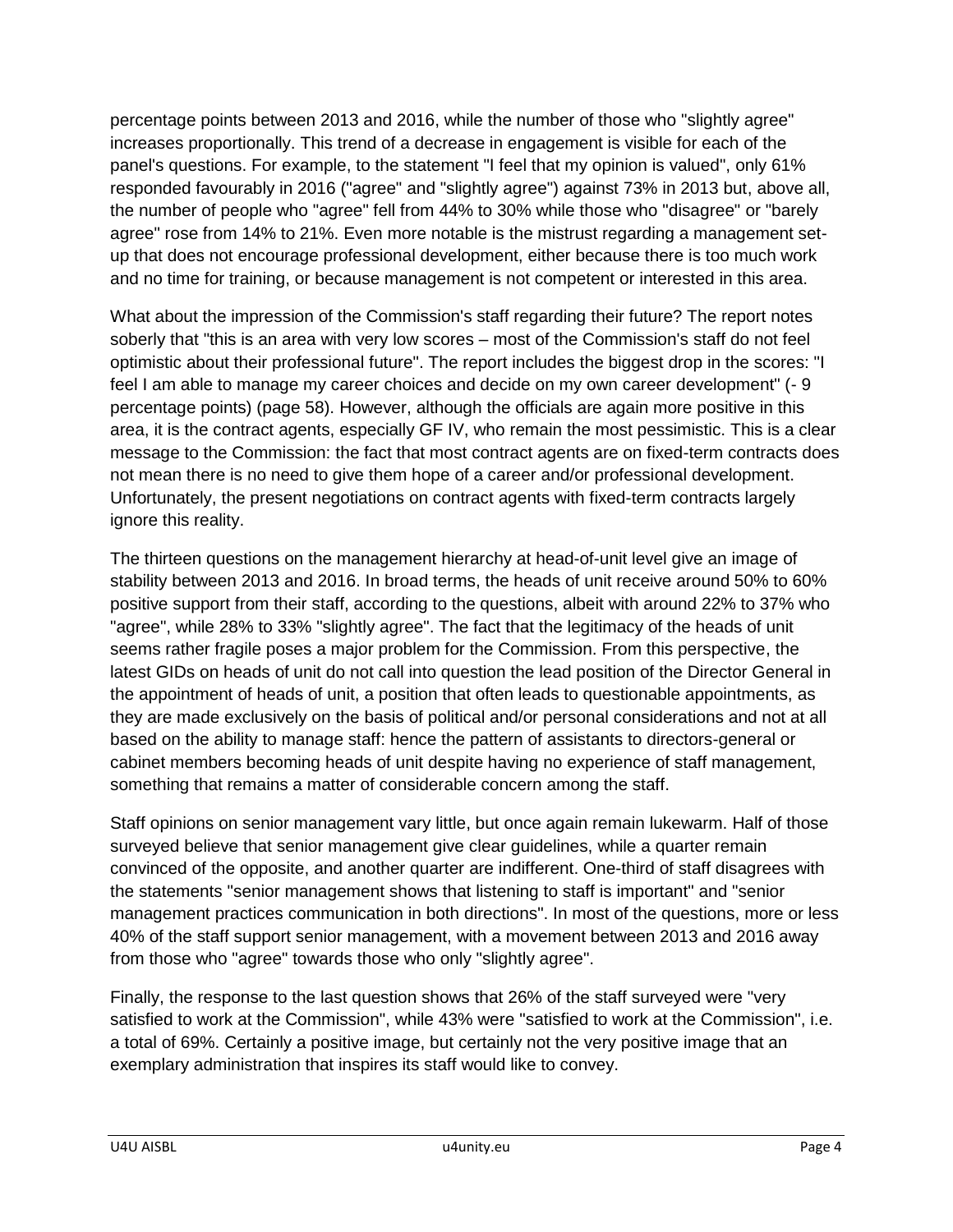In other words, there is a degree of trivialisation of the Commission, but above all a workforce that increasingly questions itself about the missions and practices of the institution. In this regard, the real erosion of the category of those who "agree" in favour of those who "slightly agree" marks a basic tendency that shows the growing doubt of the staff on the Commission's ability to lead, inspire and manage its staff. We are a long way here from the cliché of the European Commission as an elite administration populated with staff devoted to the European cause.

## **3) What lessons can be drawn from this survey?**

The relative silence surrounding the release of the results of this survey leads one to think that there will be no central initiative to remedy the problems identified. The reaction is rather to ask each DG to find local solutions to the problems of motivation. This raises a policy problem, as it is clear, as suggested below, that this survey merits a policy-based follow-up at the level of the DG HR. However, it is also a problem of action, because, as we know all too well, at local level the Directors General are also in the habit of handing the matter over to the Directors, who in turn pass the buck to the heads of unit to remotivate the troops. We have seen that this has often failed in the past. The clumsy attempts at getting staff at the units to participate in solutions when the problem is wrongly stated and/or has other causes, while the legitimacy of the management hierarchy can never be questioned, consolidate the unease. Thus we have seen Directors organising "away days" in a disaster, forcing the units to hold joint breakfasts or asking some staff to suggest working improvements in reports that are quickly buried. These are usually no more than empty gestures that fool nobody, hence the major inertia that has been observed.

There is even a risk that the non-disastrous results of 2016 compared to 2014 reinforce the impression of the management within the Commission that, in spite of everything, the staff is "resilient": so why change a staff policy that is, if not supported, at least tolerated and not openly criticised? This would be a great pity when some DGs have demonstrated that staff engagement and motivation could increase between two surveys. Nothing is a foregone conclusion; there are numerous examples of success that we can learn from.

U4U believes that the following steps must be taken to improve the report resulting from the staff survey and its use to create a better staff policy for the Commission:

1) The preparation of the report on the survey results should be widened to include staff representatives within the framework of a social dialogue that makes it possible to establish a joint diagnosis.

2) The report should include a section on the different categories of staff (AST/SC, AST, AD, AC, AT, END) in order to diagnose the problems specific to certain careers more effectively.

3) The report should contain an annex with a DG-by-DG analysis to supplement the overall diagnosis with suitable local diagnoses (a poorly conducted reorganisation, for example, can have a very negative influence on opinion polls). Contrary to current practice, the detailed results